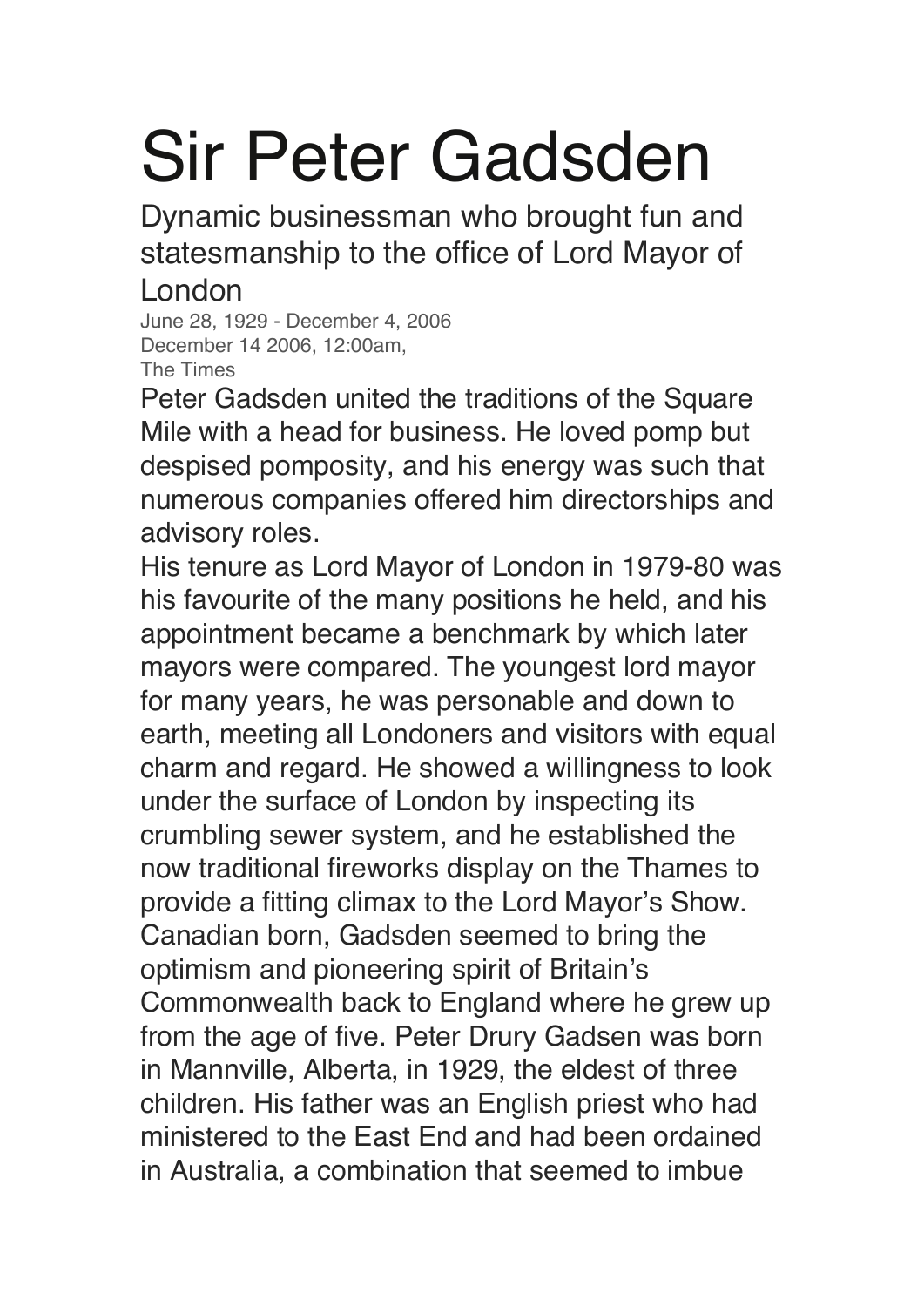Gadsden with a lifelong regard for all three countries, and he worked hard to knit closer ties between them.

His year as Lord Mayor of London was much celebrated in Mannville, where it coincided with Alberta's 75th anniversary as a province of the Canadian federation. It was his desire, Gadsden said, that the "Texas of Canada" should enjoy the same volume of trade with the old country as Australia did.

Before Australia celebrated its bicentenary in 1988 Gadsden was appointed chairman of the Britain-Australia Bicentennial Committee. Although grand gestures and cultural exchanges were the bread and butter of the job, PR Week, assessing the great success of the committee's campaign, noted that it was the small touches, organised with as much efficacy as the large, that had most caught the public's imagination. These included the visit of the Marching Koalas, an Australian school band, to Newcastle upon Tyne, and the recasting of Australian church bells at the Whitechapel Bell Foundry.

Gadsden's sense of fun perhaps belied the staid seriousness that attended much of his upbringing. His parents were strict teetotallers who also abhorred gambling. After moving back to Britain with them he was brought up in a country rectory in Shropshire, attending church twice each Sunday. He was sent to school at Rockport in Co Down, the Elms in Worcestershire and then to Wrekin College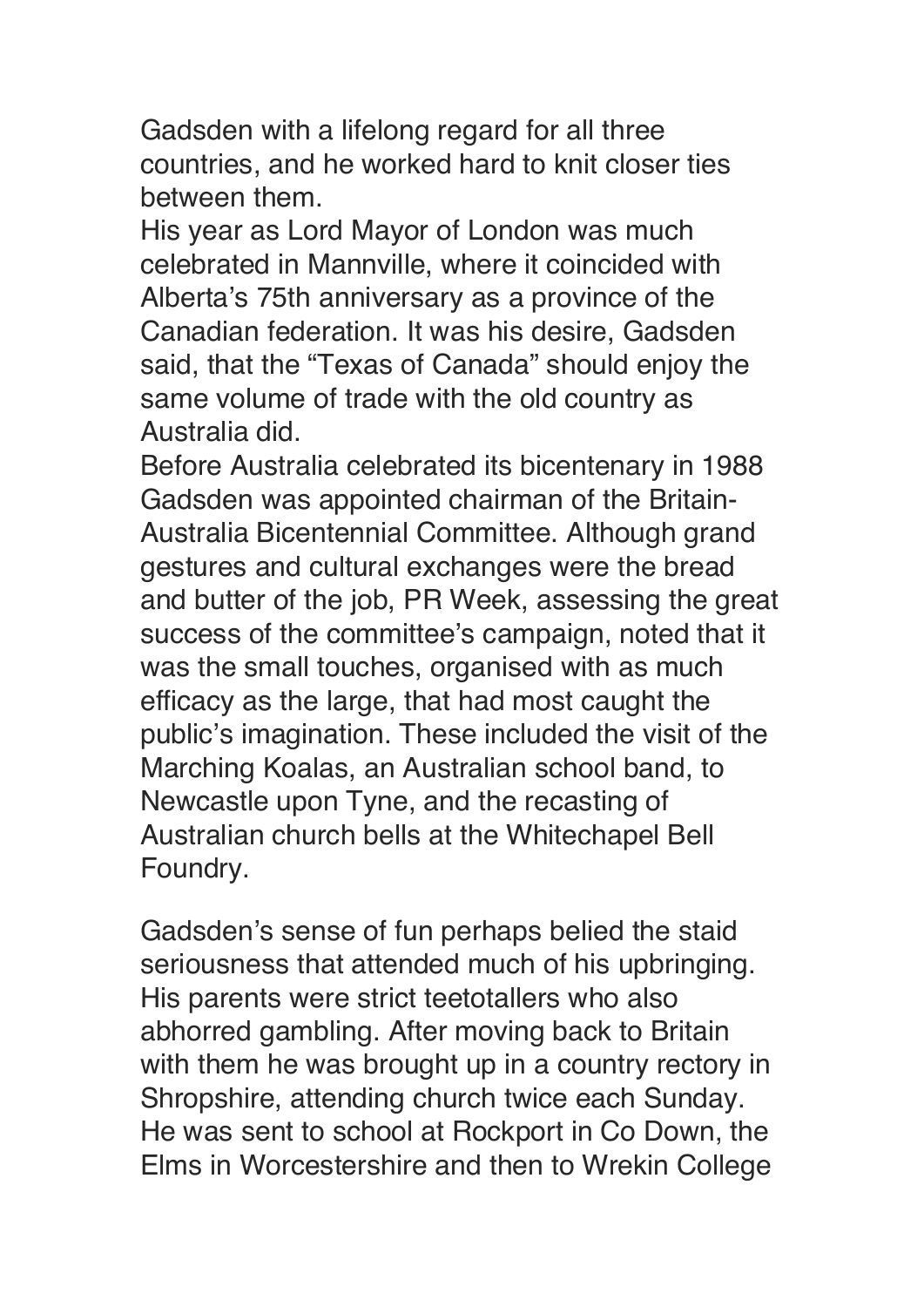in Shropshire, where his headmaster, Maxwell Gordon, had laid down a policy of stitching the boys' pockets shut to discourage slovenliness. Gadsden came to admire his disciplinarian attitude, recalling: "His great thing was 'Be a man!'. If you did that, and you stood up to him, he was all right." He became head of school and, after doing National Service in the King's Shropshire Light Infantry, he went to Cambridge to read geology and mineralogy. He had intended to become a schoolteacher, but balked at the idea of another year's study. Instead, he applied through the appointments board for a job in "administration", which was the IT of its time — "A great word back then; everyone used it and nobody knew what it meant," he said. After six interviews he received a letter from Bairds & Scottish Steel, stating: "Though you are not a Scotsman, we are inclined to offer you the job." At the beginning of his career Gadsden was greatly involved in the marketing and processing of minerals, travelling across the globe many times by air. He was taken on by Fergusson Wild & Co, with whom he established particularly strong business links with Australia and attained the nickname "Trader Gadsden".

In the early 1960s he set up his own minerals consultancy in the City, at the same time becoming managing director of the Australian mining company Murphyores and conducting business for J H Little (Inchcape) and Minerals Consolidated. He became an honorary Fellow of the Institute of Marketing, a chartered engineer, a Fellow of the Institute of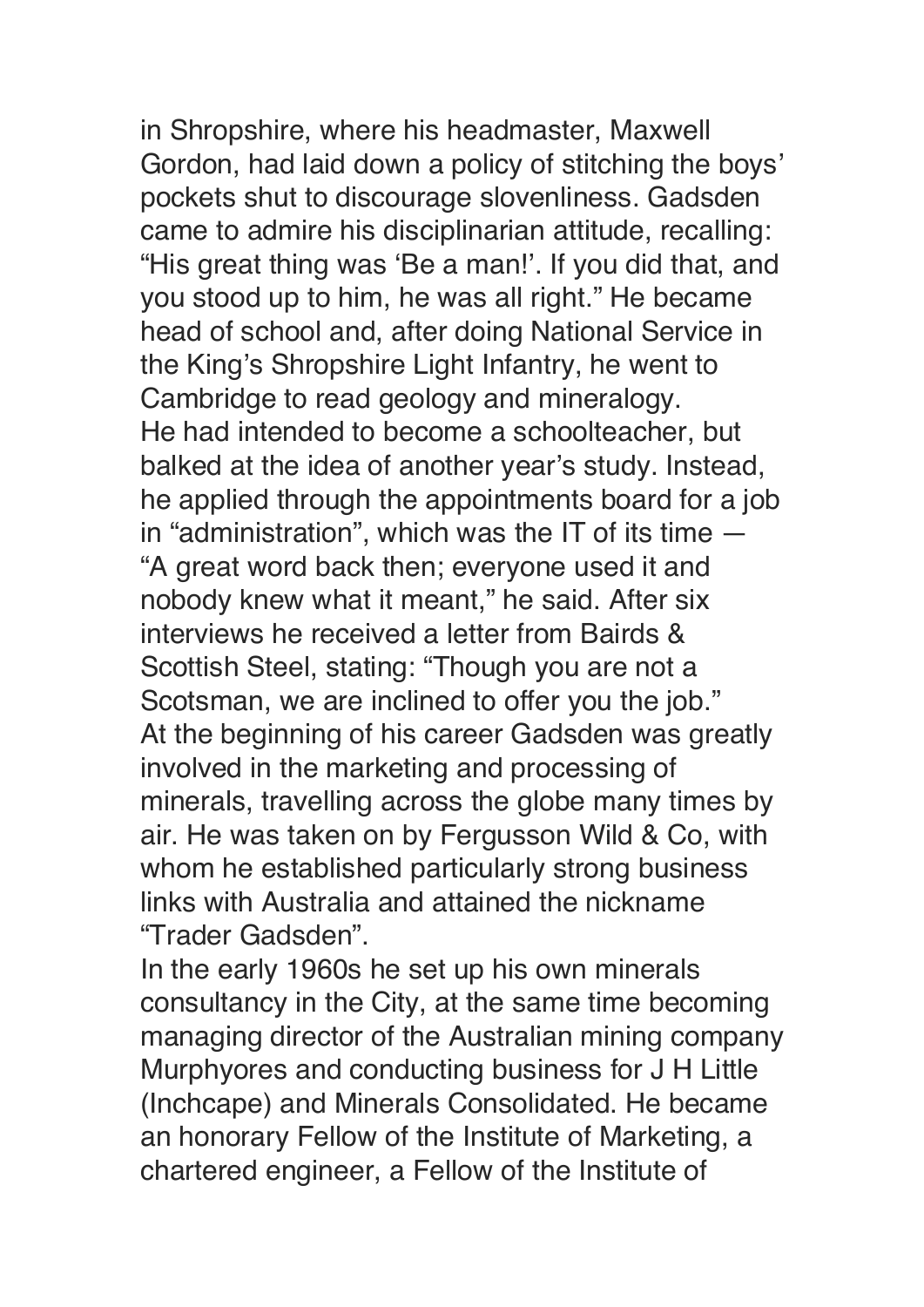Mining and Metallurgy, a member of the London Metal Exchange and an underwriting member of Lloyds.

In 1969 he became a justice of the peace and a common councilman to the ward of Cripplegate Within and Without, and in 1971 became alderman of the ward of Farringdon Without. He became a liveryman of three companies and a sheriff of London, his civic career culminating in his appointment as Lord Mayor Elect in 1979, at the age of 50. He was appointed GBE the same year. He relished his year's tenure as the 652nd — "unstuffiest ever" — mayor and took every opportunity to feast and entertain. But most importantly he moved the office away from an emphasis on ceremony to the ambassadorial status it enjoys today.

A biography of Gadsden, Thoroughly with Enthusiasm, by Ina Taylor, was published in 2004. It took for its title the motto he lived by and which appeared on his personal coat of arms. In 1991 Gadsden became the shareholders' champion at Aberfoyle, an agriculture and security products group operating in Zimbabwe, when dissident shareholders took control of the company and eventually installed Gadsden as director. His business reputation had by this time become well nigh universal, particularly with the success of Private Patients Plan — the second largest private medical scheme after BUPA — which in 1986 announced a 5 per cent growth in subscribers and an income of £128 million. He served the company